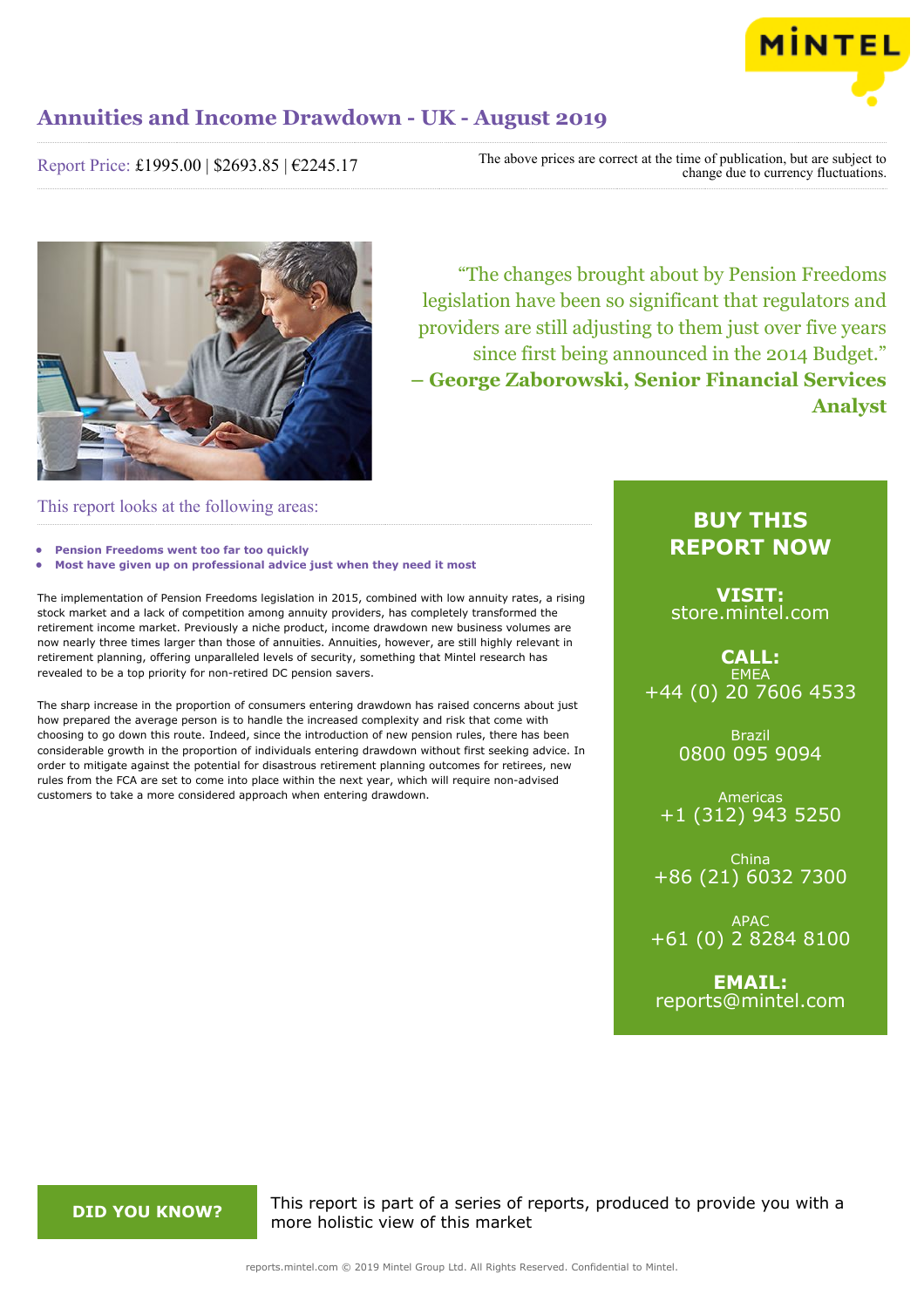

Report Price: £1995.00 | \$2693.85 | €2245.17

The above prices are correct at the time of publication, but are subject to change due to currency fluctuations.

# **Table of Contents**

## **Overview**

What you need to know

Products covered in this Report

### **Executive Summary**

# The market

Drawdown sales continue to significantly outpace annuities Figure 1: Forecast of new retirement income sales – fan chart, 2014-24

#### Half of pension pots accessed are fully withdrawn

Figure 2: Number of DC pension pots accessed for the first time, by usage, April 2016-March 2018

### Enhanced annuities account for two fifths of new annuity sales

#### Auto-enrolment has expanded the target market

New FCA rules will start to be implemented from autumn 2019

Companies and brands

#### Lack of competition in the annuity market

#### More firms competing in the drawdown market

### The consumer

#### Two thirds now have a pension

Figure 3: Ownership of single and multiple pension pots, June 2019

### Half of over-55s have already accessed their pension savings

Figure 4: Proportion of DC pension holders aged 55+ who have accessed pension pot, June 2019

## One in five expect to access pension savings before state pension age

Figure 5: When DC pension holders expect to access their pension (under-65s only), June 2019

# Those yet to retire more drawn to concept of an annuity than drawdown

Figure 6: Decumulation options likely to consider, June 2019

## At least half are unprepared about how pension pot will be used in retirement

Figure 7: Level of planning about use of pension savings in retirement, June 2019

## More than half claim to be very or somewhat confident about managing pension

Figure 8: Level of confidence about making decision about pension savings, June 2019

## Uncertainty is the key driver of pension concerns

Figure 9: Concerns about the use of pension pot, June 2019

# Control and flexibility are vital but doubts about engagement remain Figure 10: Agreement with statements about pensions and retirement income, June 2019

### What we think

## **Issues and Insights**

Pension Freedoms went too far too quickly

The facts

# BUY THIS REPORT NOW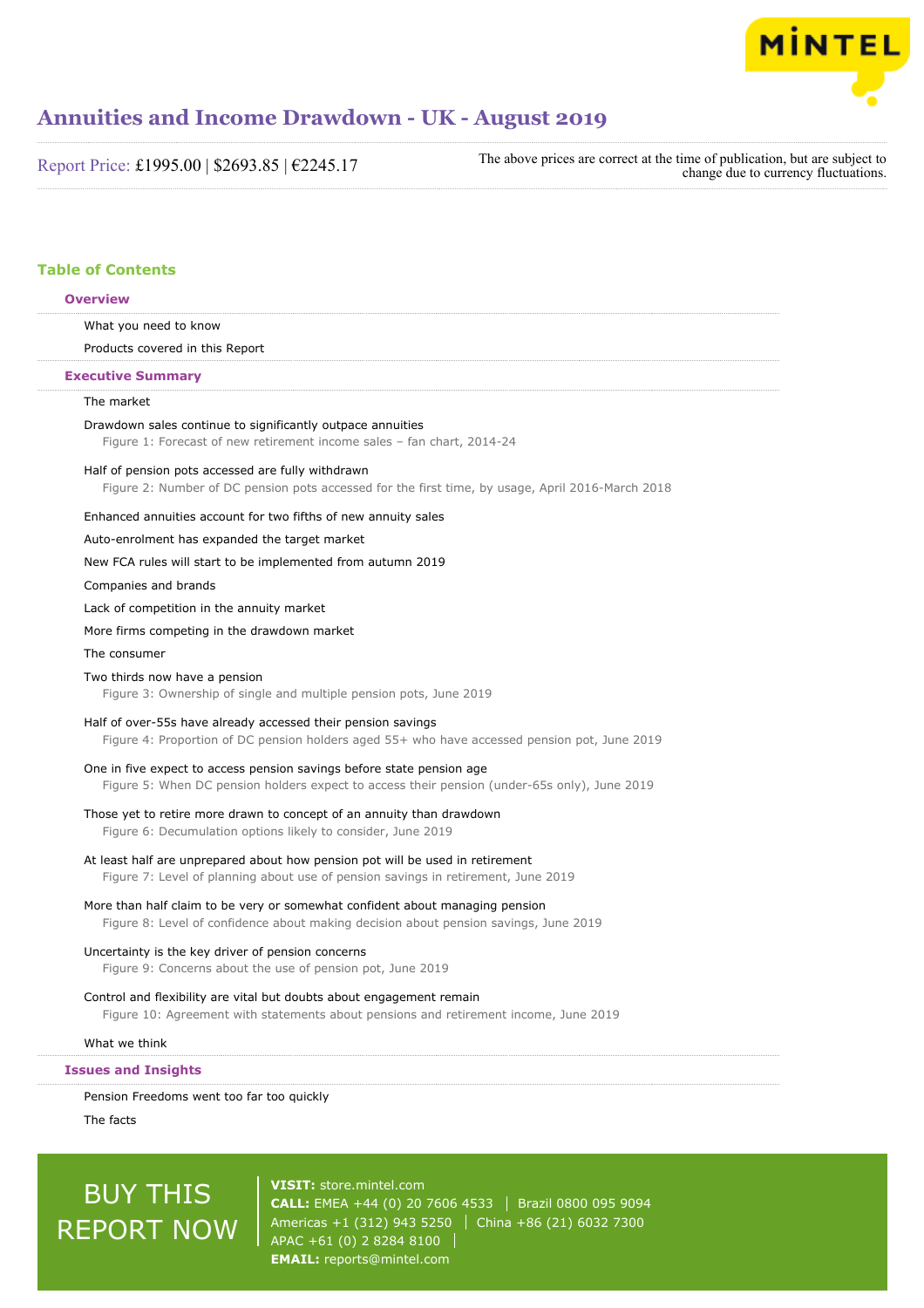

| Report Price: £1995.00   \$2693.85   €2245.17                                                                                                                                  | The above prices are correct at the time of publication, but are subject to<br>change due to currency fluctuations. |
|--------------------------------------------------------------------------------------------------------------------------------------------------------------------------------|---------------------------------------------------------------------------------------------------------------------|
|                                                                                                                                                                                |                                                                                                                     |
| The implications                                                                                                                                                               |                                                                                                                     |
| Most have given up on professional advice just when they need it most                                                                                                          |                                                                                                                     |
| The facts                                                                                                                                                                      |                                                                                                                     |
| The implications                                                                                                                                                               |                                                                                                                     |
| The Market - What You Need to Know                                                                                                                                             |                                                                                                                     |
| Drawdown sales continue to eclipse annuities                                                                                                                                   |                                                                                                                     |
| Half of pension pots accessed are fully withdrawn                                                                                                                              |                                                                                                                     |
| Enhanced annuities now account for two in five new annuity sales                                                                                                               |                                                                                                                     |
| Half of annuities are sold on the open market                                                                                                                                  |                                                                                                                     |
| Auto-enrolment has helped to expand the addressable market                                                                                                                     |                                                                                                                     |
| New FCA rules will come into force in autumn 2019                                                                                                                              |                                                                                                                     |
| <b>Market Size and Forecast</b>                                                                                                                                                |                                                                                                                     |
| Drawdown sales continue their impressive growth<br>Figure 11: Volume of new annuity and income drawdown sales, 2014-18                                                         |                                                                                                                     |
| Drawdown estimated to make up 84% of the market by value<br>Figure 12: Value of new annuity and income drawdown premiums, 2014-18                                              |                                                                                                                     |
| Retirement income product sales set to continue rising                                                                                                                         |                                                                                                                     |
| Figure 13: Forecast of new retirement income sales - fan chart, 2014-24                                                                                                        |                                                                                                                     |
| Figure 14: Forecast of new retirement income sales - fan chart, 2014-24                                                                                                        |                                                                                                                     |
| New premiums forecast to reach £43 billion in 2024<br>Figure 15: Forecast of new retirement income premiums - fan chart, 2014-24                                               |                                                                                                                     |
| Figure 16: Forecast of new retirement income premiums, 2014-24                                                                                                                 |                                                                                                                     |
| Forecast methodology                                                                                                                                                           |                                                                                                                     |
| <b>Pension Pots Accessed</b>                                                                                                                                                   |                                                                                                                     |
| Over half of pension plans accessed are fully withdrawn<br>Figure 17: Number of DC pension pots accessed for the first time, by usage, April 2016-March 2018                   |                                                                                                                     |
| Full withdrawals concentrated among pots valued under £30,000<br>Figure 18: Proportional distribution of pension pots accessed, by pot size and usage, October 2017-March 2018 |                                                                                                                     |
| Higher number of modest pension pots now entering drawdown                                                                                                                     |                                                                                                                     |
| Most accessing pension are under 65<br>Figure 19: Proportional distribution of pension pots accessed, by customer age and usage, October 2017-March 2018                       |                                                                                                                     |
| £25.6 billion withdrawn from pensions since start of Pension Freedoms<br>Figure 20: Flexible payments from pensions, Q2 2015-Q1 2019                                           |                                                                                                                     |
| <b>Annuity Market Segmentation</b>                                                                                                                                             |                                                                                                                     |
| Enhanced annuities now account for two fifths of sales<br>Figure 21: Annuity sales, by product type, 2016-18                                                                   |                                                                                                                     |
| <b>Channels to Market</b>                                                                                                                                                      |                                                                                                                     |
| Half of annuity sales made on the open market                                                                                                                                  |                                                                                                                     |

# **BUY THIS** REPORT NOW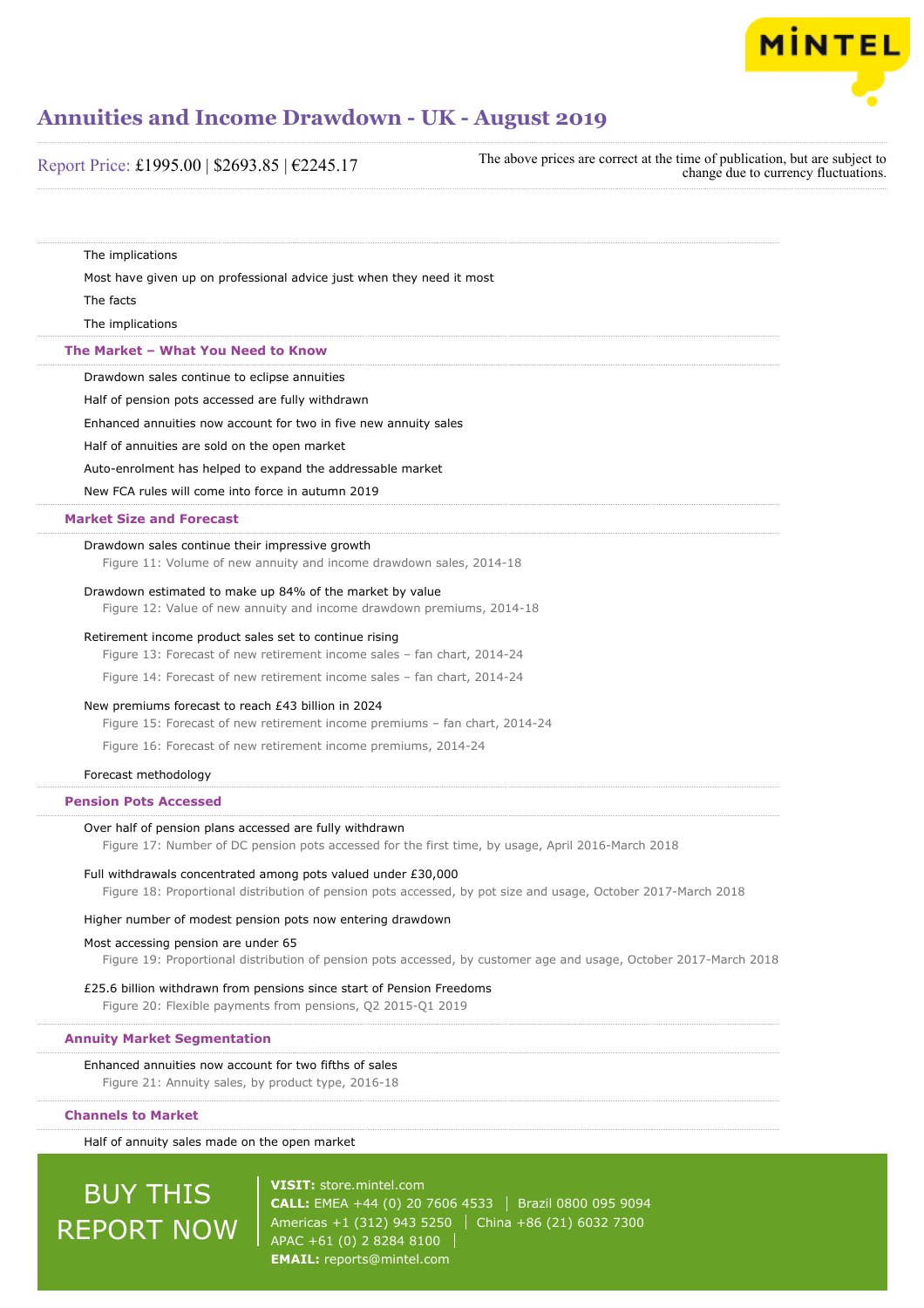

# Figure 22: Breakdown of annuity and income drawdown sales, by internal and external channels, 2014-18 Most annuities sold without advice Figure 23: Number of new annuity sales, by channel, 2014-18 Around half of drawdown business goes via IFAs Figure 24: Number of new drawdown sales, by channel, 2014-18 Intermediary definitions In-force DC pension scheme numbers surpass 26 million in 2017 Figure 25: Number of individual and group pensions in force and number of occupational DC members, 2013-17 10.1 million workers have been auto-enrolled Brexit uncertainty continues to supress annuity rates Trend of working into old age will boost demand for flexible solutions FCA reveals final rules after Retirement Outcomes Review consultation 'Wake-up' packs Annuity information prompt More clarity around the cost of drawdown FCA sets out Final Rules on Pension Investment Pathways Early versions of Pensions Dashboards due to be launched soon Deficient level of competition in the annuity market More competition exists in drawdown market Product development focused on flexibility and retirement planning Over 50 firms offer retirement income products The top annuity providers Recent sales figures Figure 26: New annuity business, by the largest providers, 2018 There are just six providers offering annuities on the open market More companies are active in the income drawdown market Control and flexibility are key drivers for product development Just Group launches flexible annuity called Secure Lifetime Income Smart Pension and L&G unveil prototype of retirement income solution Canada Life launches Diversified Monthly Income Fund AJ Bell introduces two income funds Automation expected to improve access to personalised advice **Market Drivers Regulatory and Legislative Changes Companies and Brands – What You Need to Know Key Players and Market Movers Competitive Strategies and Innovation** Report Price: £1995.00 | \$2693.85 | €2245.17 The above prices are correct at the time of publication, but are subject to change due to currency fluctuations.

# BUY THIS REPORT NOW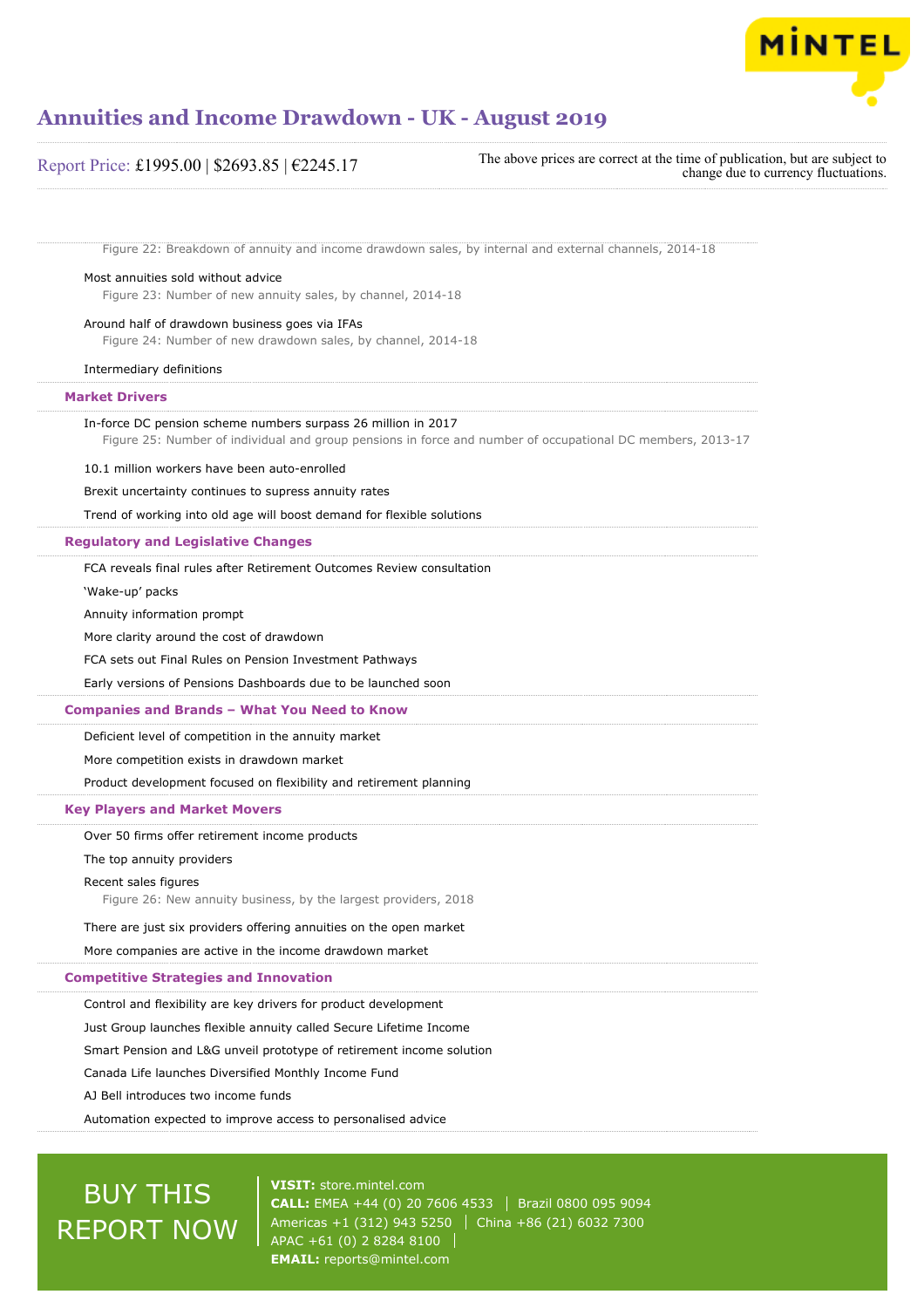

Report Price: £1995.00 | \$2693.85 | €2245.17

The above prices are correct at the time of publication, but are subject to change due to currency fluctuations.

Two thirds now have a pension Most plan to access DC pension at state pension age or later Annuities more likely to be considered as an option than drawdown At least half are unprepared about use of pension pot in retirement Uncertainty is the key driver of pension concerns Control and flexibility are key but questions about engagement remain Most full-time workers own a pension Many savers hold multiple pension pots Figure 27: Ownership of single and multiple pension pots, June 2019 More people say they have a DB pension than a DC one Figure 28: Type of pension owned, by number of pension pots, June 2019 Nearly half of DC pension holders have multiple pots Figure 29: Proportion of pension savers with a single pot versus two or more pots, by type of pension, June 2019 Half of over-55s have accessed their pension savings Figure 30: Proportion of DC pension holders aged 55+ who have accessed pension pot, June 2019 Most expect to access DC savings at state pension age or later Figure 31: When DC pension holders expect to access their pension (under-65s only), June 2019 A notable minority plan to delay access after state pension age Annuities remain more appealing than drawdown Figure 32: Decumulation options likely to consider, June 2019 Partial cash withdrawal still the single most likely option considered Pension Freedoms mean people have the option to vary their approach Half yet to consider or unsure about use of pension pots in retirement Figure 33: Level of planning about use of pension savings in retirement, June 2019 Many a decade or less away from state retirement are unprepared 55% are confident about managing their pension Figure 34: Level of confidence about making decision about pension savings, June 2019 Uncertainty is the key driver of pension concerns Figure 35: Concerns about the use of pension pot, June 2019 **The Consumer – What You Need to Know Pension Ownership and Access Age Expecting to Access Pension Decumulation Options Likely to Consider Planning for Use of Pension in Retirement Concerns about Use of Pensions in Retirement**

Most have multiple concerns

Figure 36: Repertoire analysis on concerns about the use of pension pot, June 2019

# BUY THIS REPORT NOW